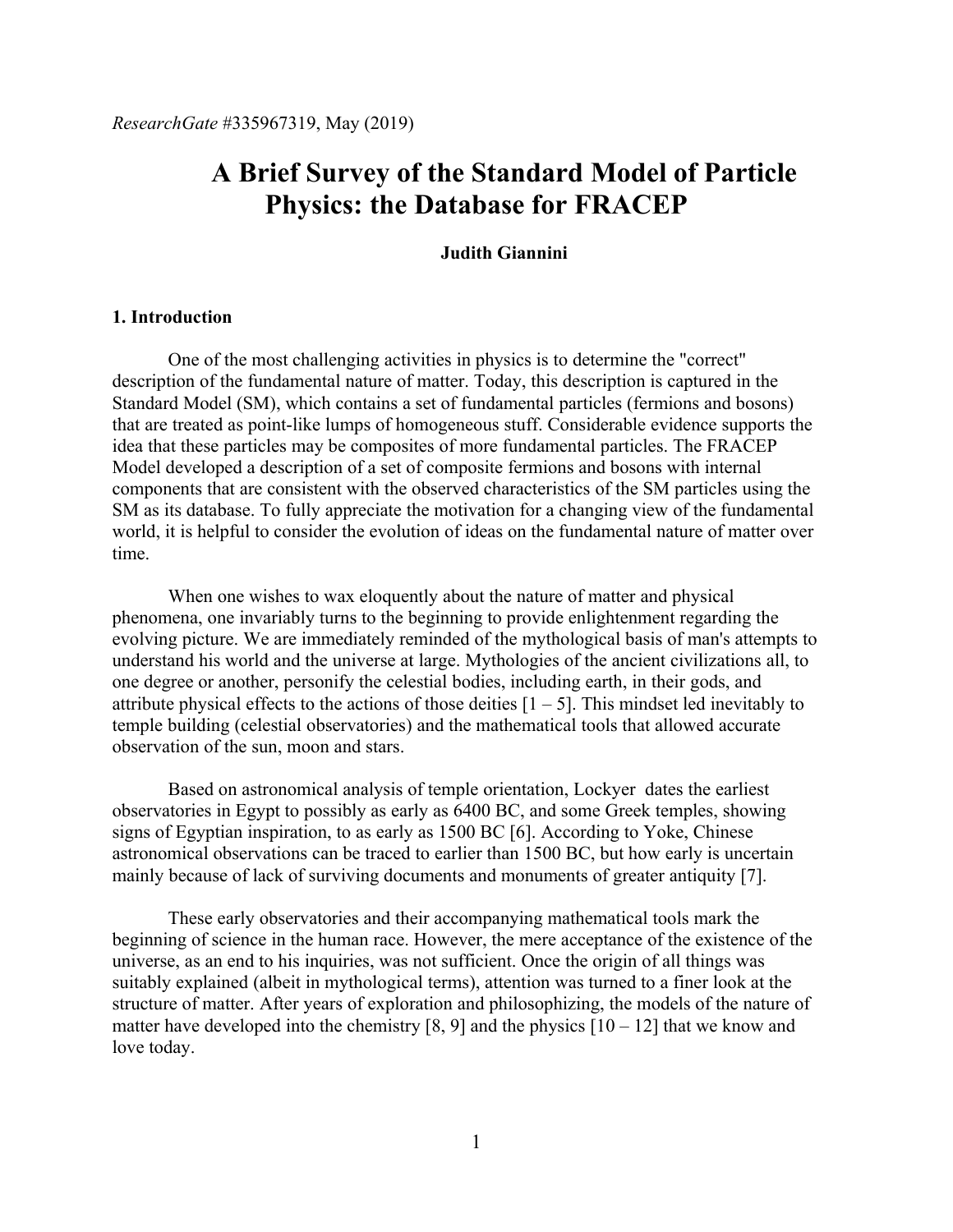The earliest musings on the composition of nature that has directly filtered into western science (where there is definitive writing on the subject), dates back to the classic Greek philosophers. Thales, in  $5<sup>th</sup>$  century BC, proposed the prime matter to be water because of its ability to change states from gas to liquid to solid (inspired by the Babylonians who believed that water was the origin of the cosmos). Later, Empedocles introduced the 4-element theory which stated that the four elements (fire, water, earth and air) were composed of minute, unchanging particles; and, for the first time, there were forces describing matter interaction (Love and Strife) which caused elements to combine or separate.

In the early  $4<sup>th</sup>$  century BC, Democritus introduced the ideas of a void in which the 4 elements were in continuous, random motion, and, of shaped atoms that became entangled to produce visible substances. A competing theory by Aristotle proposed that all matter was made of the same stuff (hyle), and that the different substances were the result of varying amounts of the properties of hyle in the 4 elements. He believed that all substances were homogeneous and continuous, and that there were three types of elemental combination by which the original elements lost their basic character to produce new substances (transmutation). These early Greek ideas are a long way from the current understanding of matter but they captured the concept of fundamental lumps of stuff in the large-scale substances of nature.

The Aristotelian picture was accepted throughout the Middle Ages with little change in the notion until the  $16<sup>th</sup>$  century when it began to be challenged. The atomist theory started to gain acceptance as the combination of experiments, coupled with mathematical abstraction, allowed the development of the advances evident in modern science. By the end of the  $19<sup>th</sup>$ century, it was known that all matter was composed of indivisible atoms that made up a set of nearly 100 fixed elements.

In 1905, Mendeleev published his successful organization of those elements into the Periodic Table still in use today [9]. For a period of almost 40 years, he studied the elements and their properties, advancing the notion that there were simple bodies (containing a single element) and compound bodies (containing two or more elements), and identifying a phenomenon known as allotropy (that molecules of a given element can exist in several different configurations), but rejecting the notion of substructure in the atoms even in the face of rising evidence to support the idea.

This period, from the sixteenth through the nineteenth centuries, represented a time of growing complexity - from four fundamental substances that made up everything to over 100 types of fundamental stuff (each a different type of atom). We recognize today that the sheer number of elements and the periodic regularity of their properties strongly suggest sub-atomic components. This evidence of complexity (based on something more fundamental as yet undiscovered) was only beginning to be recognized in Mendeleev's time.

Shamos [10] describes the great experiments that lead to the next level of development in the understanding of nature. The first hard evidence of these smaller particles came in 1896 with the discovery of radioactive decay by Becquerel when he observed the transmutation of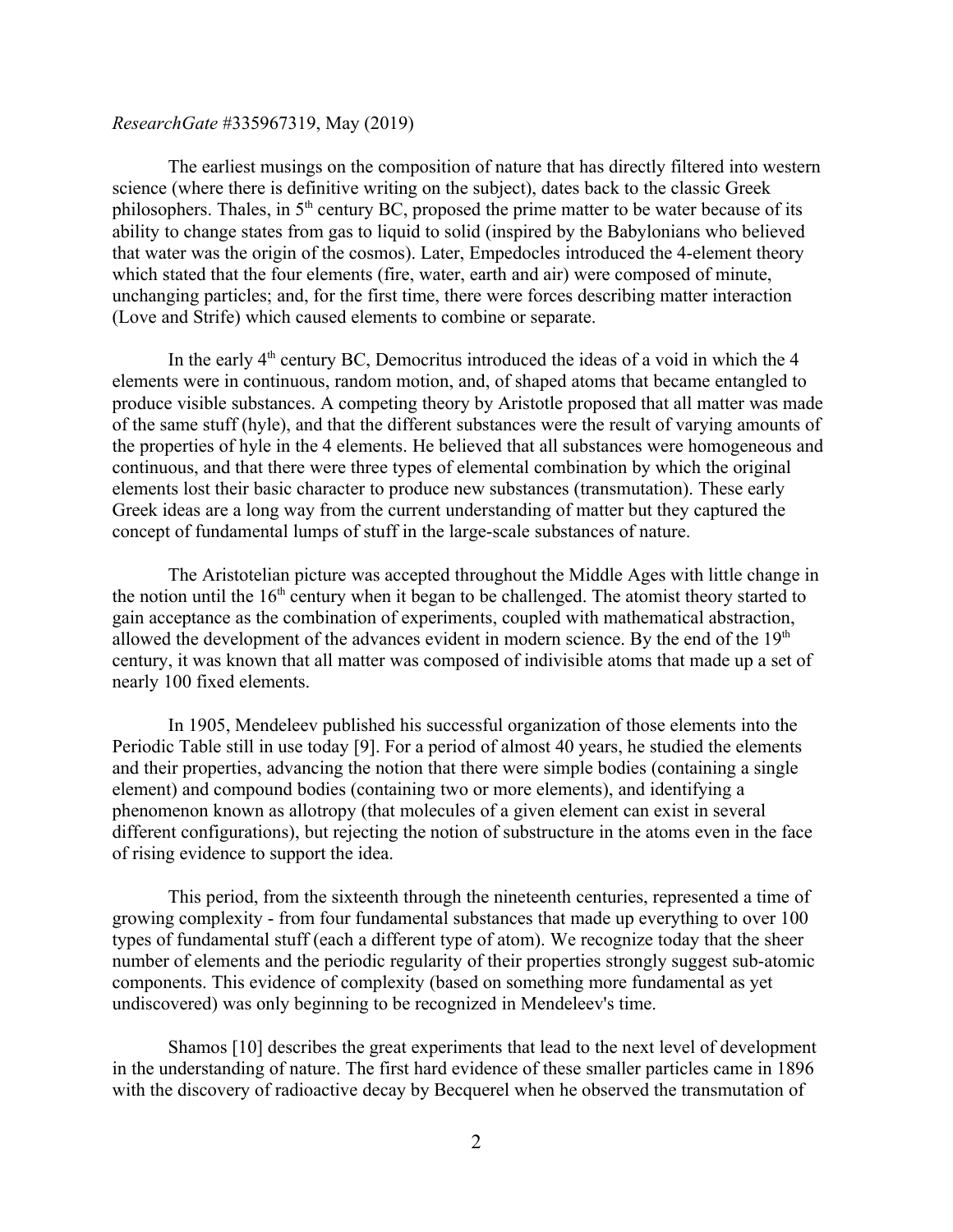one element to another (Chapt.15). A second piece of evidence came in 1897 with the discovery of the electron by Thomson (Chapt.16). The modern concept of the atom began to take shape in 1919 with the experiments of Rutherford who described the atom as a dense positively charged nucleus surrounded by a negatively charged electron cloud (Chapt.19). Further, he proposed the nucleus consisted of positively charged particles (protons) and neutral particles. The neutron (Rutherford's neutral particle) was discovered in 1932 by Chadwick (Chapt.20). Thus, the field of elementary particles began to take shape.

Because of these discoveries, it became clear that there were fundamental building blocks (electron, proton and neutron) that were smaller than the atom (what had previously been thought to be fundamental). At this point, the understanding of nature began to return to simplicity – from over 100 fundamental types of matter to only three fundamental particles that combined to produce all the variety of nature.

With new experiments since the time of Chadwick, the initial family of three fundamental particles began to grow again. The positron (also called the anti-electron - an electron with positive rather than negative charge) was discovered in 1932. Then heavy particles ( $\sim$  200-300 times the mass of electron, but only about 1/3 the mass of the proton) were discovered. These heavy particles (the *Mu* meson, discovered in 1936, and the *Pi* meson in 1946) were believed to be related to the working of the nuclear force that held the atomic nucleus together and therefore must be fundamental.

In addition to experimental discoveries, the  $20<sup>th</sup>$  century saw an entirely new picture of the world emerging in the theoretical developments of the time. Quantum Mechanics [13, 14] and Relativity [15] provided the tools to understand the smaller world of the new particles that were being discovered, accurately predicting the outcome of the ever more sophisticated scattering experiments and pointing the way to new particles that were needed to explain observations.

The experiments in the 1950's and 1960's produced evidence of so many new particles (over 100) that a reorganization of the elementary particles into groups based on their common properties was needed. The growing complexity of so many fundamental particles indicated the need to recognize the truly fundamental nature from the composite nature in the "zoo" of what had been thought to be fundamental particles. As a result, the particles were grouped into two types: 1) fundamental with no internal structure, and 2) composite with internal, smaller components.

Because of the new organization, some particles, previously believed to be fundamental (like the proton and neutron that make up the atom nuclei) were demoted to composite status. Once again, the understanding of nature was returning to a simpler configuration – from a "zoo" of fundamental particles to a few fundamental particles that combined to produce the composite particles. But is this current organization truly simple enough? FRACEP believes not.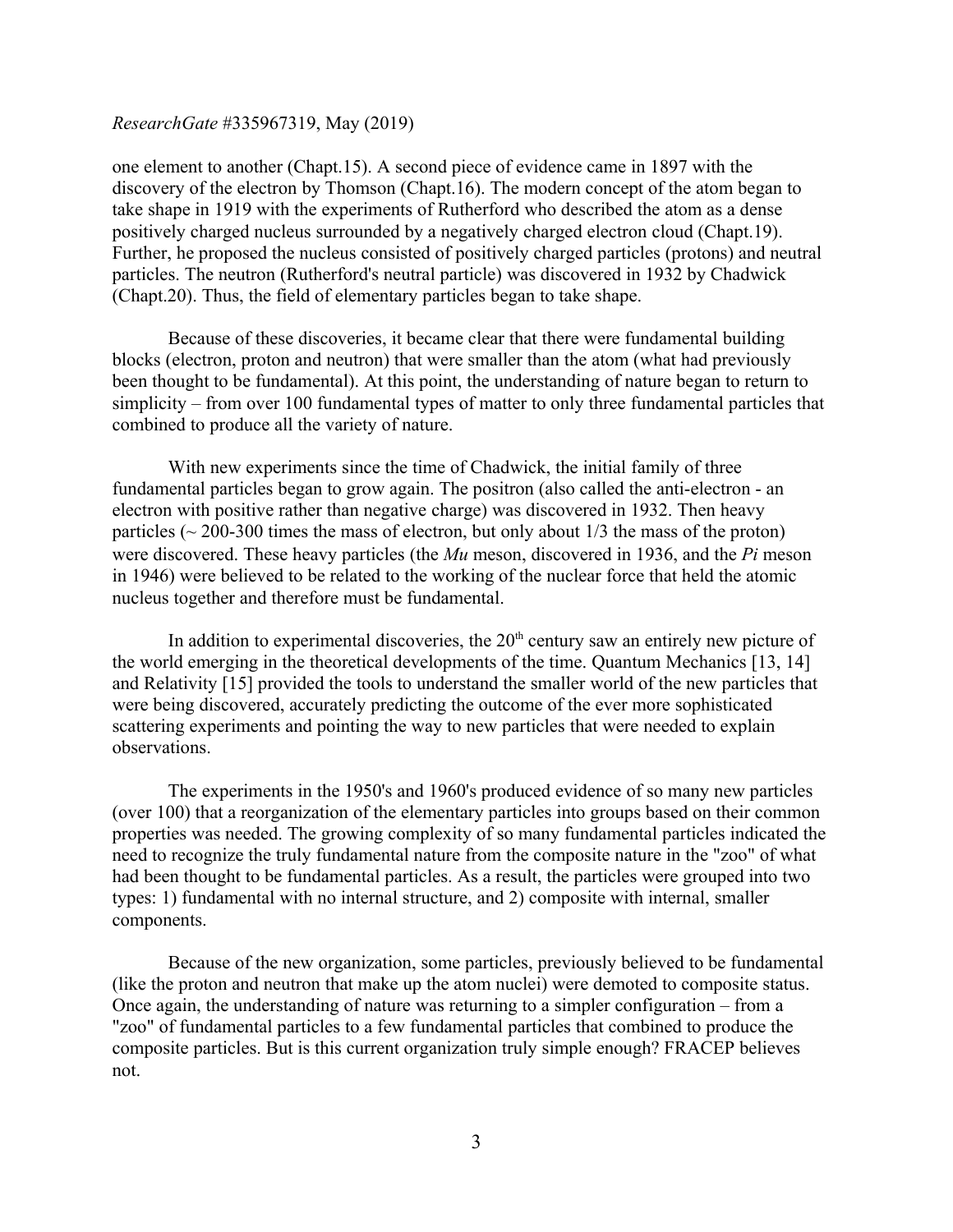As a primarily heuristic model (at this time), FRACEP [16a,b] demonstrates the possibility of constructing the fermions and the bosons using only two fundamental particles that build a collection of building blocks with the necessary a-priori characteristics of the SM observations. Although the SM is based on quantum mechanics, its theory is not included here, but, can be found in detail in Povh [17]. The focus here is to present the observations used to establish FRACEP, that is, a description of the fundamental particles of the SM database.

### **2. The Standard Model of Particle Physics**

#### *2.1 The Nature of Its Particles*

According to the Standard Model of Particle Physics, the fundamental pieces of matter that make up the universe include particles known as fermions and bosons. This collection of particles (if you include the anti-fermions and anti-bosons) numbers on the order of 50 particles. The fermions include such particles as electrons, quarks and neutrinos. The bosons include photons, gluons and the Higgs among others. There are three characteristics that are considered necessary for a particle to be fundamental. These are identified as: homogeneity, uniformity, and indivisibility.

Imagine for example, a fundamental particle as a small sphere. A particle is homogeneous if everything within the sphere is the same stuff. This differs from an atom, for example, because the atom has a core of positively charged protons and zero-charge neutrons. Surrounding the core is a negatively charged electron cloud. Simply put, the core is not the same stuff as the cloud, so the atom as a whole is not a homogeneous particle. A particle is uniform if the stuff inside the sphere is not lumpy. This means that the content of the sphere is like smooth peanut butter rather than chunky peanut butter. In the atom, the core (nucleus) is like a lump in the electron cloud, so the atom is not a uniform particle. Finally, a particle is indivisible if it cannot break into pieces. For example, atoms can be split into two pieces if they are collided with fast moving small particles in accelerators. Some atoms spontaneously decay into smaller pieces because they are radioactive. So atoms are not indivisible particles.

Beginning in the early twentieth century, one-by-one the fermions and bosons were observed as experimental techniques developed. At the same time, quantum mechanics was developed and proved to provide accurate descriptions of fermion and boson interactions. Because of their size, the technology of the day did not allow probing the homogeneity or uniformity of these particles. However, a significant number of these particles were observed to spontaneously decay. This appears to violate the indivisibility requirement for a fundamental particle.

By the mid 1970's, efforts were underway to reconcile the apparent incompatibility of spontaneous decay with the requirement of indivisibility. One such effort was the development of preon models [18]. These models are quantum-mechanically based theories that assume that the fermions and bosons do have internal structure. They have had some success, but have not been accepted as the standard which still treats the fermions and bosons as fundamental.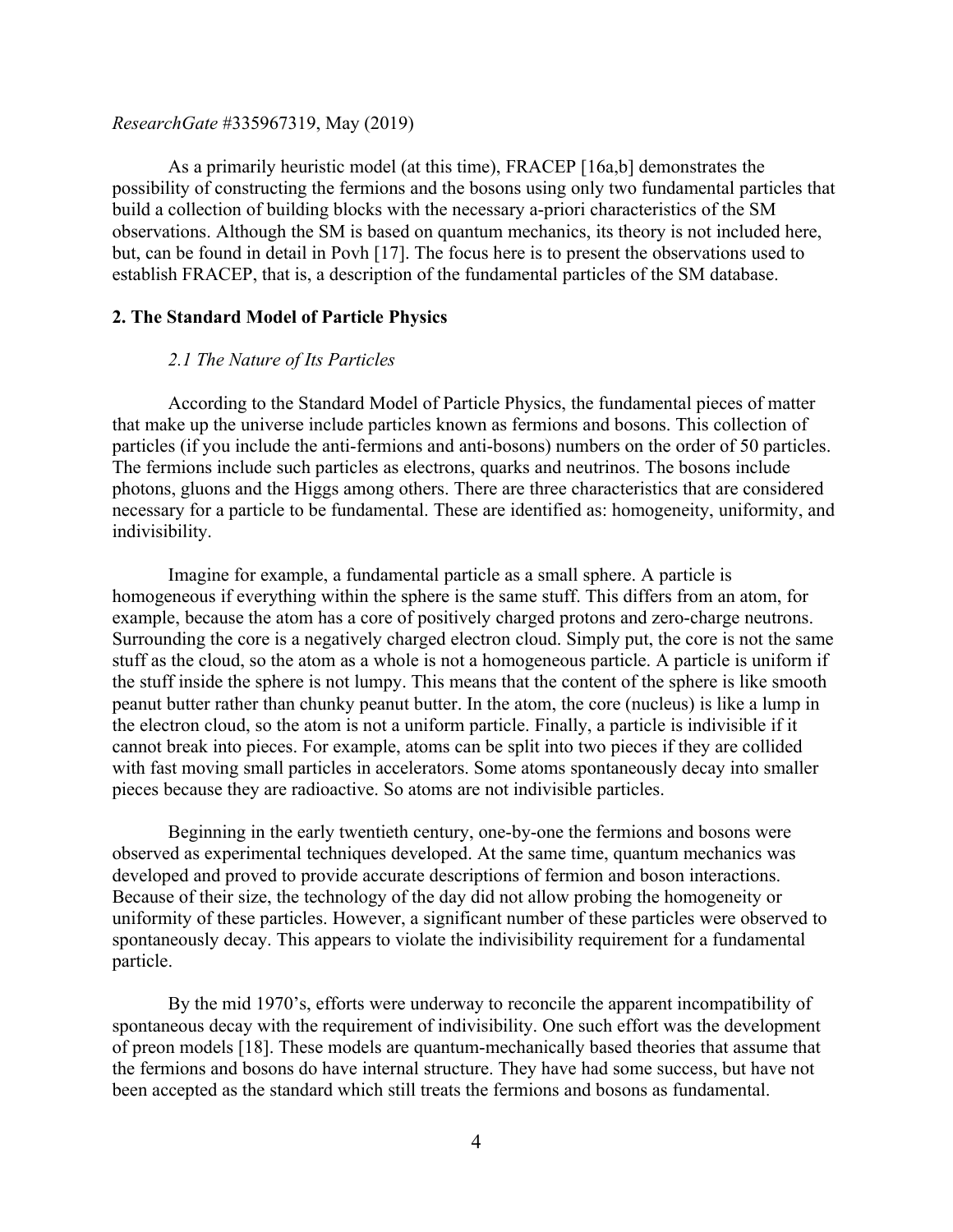This brings us to the FRACEP Model. Unlike the preon models, FRACEP is not based on quantum mechanics. It is a purely heuristic model (at this time). It is philosophical in nature and intended to provide a different view of the nature of matter. It is based on simple arithmetic to add the masses of components to produce mass estimates for the composite particles that agree with the observed properties of the fermions and bosons. (It is known in nuclear physics that the sum of the masses of the components of atoms equals more that the total mass of the bound atom because of binding energy. At nuclear scales this difference can be relatively small. We keep this in mind, but we do not address this issue for the FRACEP composite particles at this time.) **TABLE 1**. This shows the characteristics of the fundamental particles of the Standard Model. Column 1 indicates the electromagnetic charge  $(q_e)$ . Columns 2 – 4 indicate the particle and its masse with the

|                   | Fermions: Leptons (spin 1/2)                                                  |                                                   |                                     |  |  |  |  |
|-------------------|-------------------------------------------------------------------------------|---------------------------------------------------|-------------------------------------|--|--|--|--|
| $q_e$             | <b>Generation 1</b>                                                           | <b>Generation 2</b>                               | <b>Generation 3</b>                 |  |  |  |  |
|                   | e-neutrino $(v_{e})$                                                          | $\mu$ -neutrino $(v_{\mu-})$                      | $\tau$ -neutrino ( $v_{\tau-}$ )    |  |  |  |  |
| $\theta$          | $<15x10^{-6}$                                                                 | < 0.17                                            | < 18.2                              |  |  |  |  |
|                   | electron $(e^-)$                                                              | muon $(\mu^-)$                                    | tau $(\tau^-)$                      |  |  |  |  |
| $-1$              | 0.5109989 $(\pm 4.0x10^{-8})$                                                 | $105.65835 \left( \pm 4.9 \times 10^{-8} \right)$ | $1777.0529 \ (\pm 1.6 \ x 10^{-4})$ |  |  |  |  |
|                   | Fermions: Quarks (spin 1/2)                                                   |                                                   |                                     |  |  |  |  |
|                   | $up(u^+)$                                                                     | charm $(c^+)$                                     | $top(t^+)$                          |  |  |  |  |
| $+2/3$            | $1.5 - 4.5$                                                                   | $1100 - 1400$                                     | $173,700 - 182,300$                 |  |  |  |  |
|                   | $down(d-)$                                                                    | strange $(s^-)$                                   | bottom $(b^-)$                      |  |  |  |  |
|                   | $5.0 - 8.0$                                                                   | $88 - 155$                                        | $4100 - 4400$                       |  |  |  |  |
| $-1/3$            |                                                                               |                                                   |                                     |  |  |  |  |
|                   | <b>Gauge (Vector) Bosons (integer spin)</b>                                   |                                                   |                                     |  |  |  |  |
| $q_e$<br>$\Omega$ |                                                                               | Particle                                          |                                     |  |  |  |  |
|                   | photon (γ) $\langle 2x10^{-22} \rangle$                                       |                                                   |                                     |  |  |  |  |
| $+1$              | $W^*$ 80,423( $\pm$ 39)                                                       |                                                   |                                     |  |  |  |  |
| $-1$              | $W^-$ 80,423 ( $\pm$ 39)                                                      |                                                   |                                     |  |  |  |  |
| $\mathbf{0}$      | $Z^0$<br>91187.6 $(\pm 2.1)$                                                  |                                                   |                                     |  |  |  |  |
| $\Omega$          | 8 gluons $(g_i) \sim 0$                                                       |                                                   |                                     |  |  |  |  |
|                   | Higgs (Scalar) Boson (spin 0)                                                 |                                                   |                                     |  |  |  |  |
| $\Omega$          | higgs (H) $125.3 \pm 0.4$ (statistical) $\pm 0.5$ (systematic) GeV (CMS Exp.) |                                                   |                                     |  |  |  |  |
|                   | $126.0 \pm 0.4 \pm 0.4$ GeV (ATLAS Exp.)                                      |                                                   |                                     |  |  |  |  |

## *2.2 Its History*

The Standard Model [19] was developed during the 1960's and 1970's to explain the experimental observations, as well as, to elucidate the fundamental nature of matter. This model is a semi-empirical model that contains a database of fundamental particles and their characteristics, a mathematical formalism based on quantum mechanics for encoding the rules for particle interactions, and, a long list of composite particles including their composition of the fundamental particles.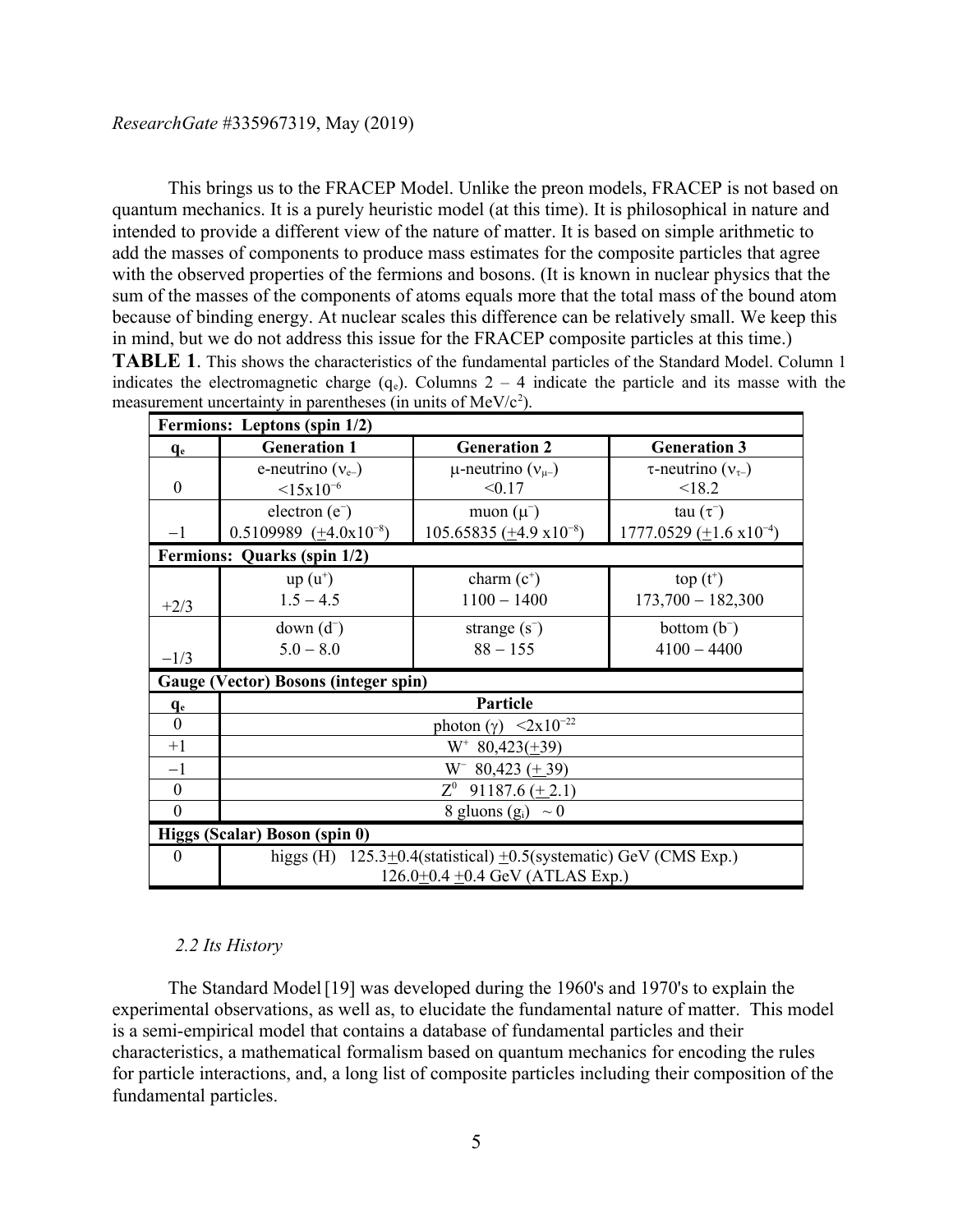The SM fundamental particles are shown in Table 1. They are modeled as point-like (zero-size), with no internal structure. Their numbers include: 12 fermions, 12 gauge bosons and one Higgs boson for 25 elementary particles  $[20 - 23]$ . Each particle is associated with an antiparticle of equal mass but opposite charge and spin, giving a total of 50 fundamental particles – all with intrinsic properties like spin and charge.

Note that traditionally the three neutrinos were believed to have zero mass, but models of the sun's energy production were inconsistent with the number of measured solar neutrinos. To address this problem, the model was adjusted to include neutrino oscillation (transformation from one neutrino type to another during flight) among the three types [24-25]. The oscillation requires the neutrinos to have mass – the limits currently accepted are shown in the table. Elgaroy et al. [26] concluded that the sum of the masses of the three neutrinos was no more than  $2.2x10^{-6}$  MeV.

## *2.3 Its Fermions – One of its Fundamental Groups*

The fermions have spin 1/2. There are four types each with a different electromagnetic charge. Each type has three family members within which the properties are identical except for the mass which increases with each generation over the mass of the previous one. Of the fermions, only the electron is stable. The others spontaneously decay into lighter fermions. It is not clear if the oscillation of the neutrinos (the zero charge type) represents evidence of the particles' compositeness.

Of the electron family, the muon has a single decay path  $(\mu^- \rightarrow e^- + \nu_{e^+} + \nu_{\mu^-})$ , but the tau has three paths  $(\tau^- \to e^- + \nu_{e+} + \nu_{\tau-}; \tau^- \to \mu^- + \nu_{\mu+} + \nu_{\tau-};$  and  $\tau^- \to \pi^- + \nu_{\tau-}$ , where  $\pi^-$  is a coupled pair of quarks, d<sup>-</sup>u<sup>-</sup>). For the quark families, the up-quark is considered stable in the proton or neutron but the down-quark decays as:  $d^- \rightarrow u^+ + e^- + v_{e^+}$ .

The heavier quarks decay in a cascade manner:

$$
t^+\rightarrow b^- + e^+ + v_{e^-}
$$
  
\n
$$
\downarrow c^+ + e^- + v_{e^+}
$$
  
\n
$$
\downarrow s^- + e^+ + v_{e^-}
$$
  
\n
$$
\downarrow u^+ + e^- + v_{e^+}
$$

## *2.4 Its Bosons – the Other of its Fundamental Groups*

The Bosons have integer spin. Unlike the fermions, there are no mass increasing generations for the different types. Each of the particles is associated with one of the fundamental fields. The photon is coupled to the electromagnetic field; the  $W^+$ ,  $W^-$  and  $Z^0$  are coupled to the weak field responsible for radioactive decay; and the gluons are coupled to the strong nuclear field that holds complex particles and atomic nuclei together. The higgs (H)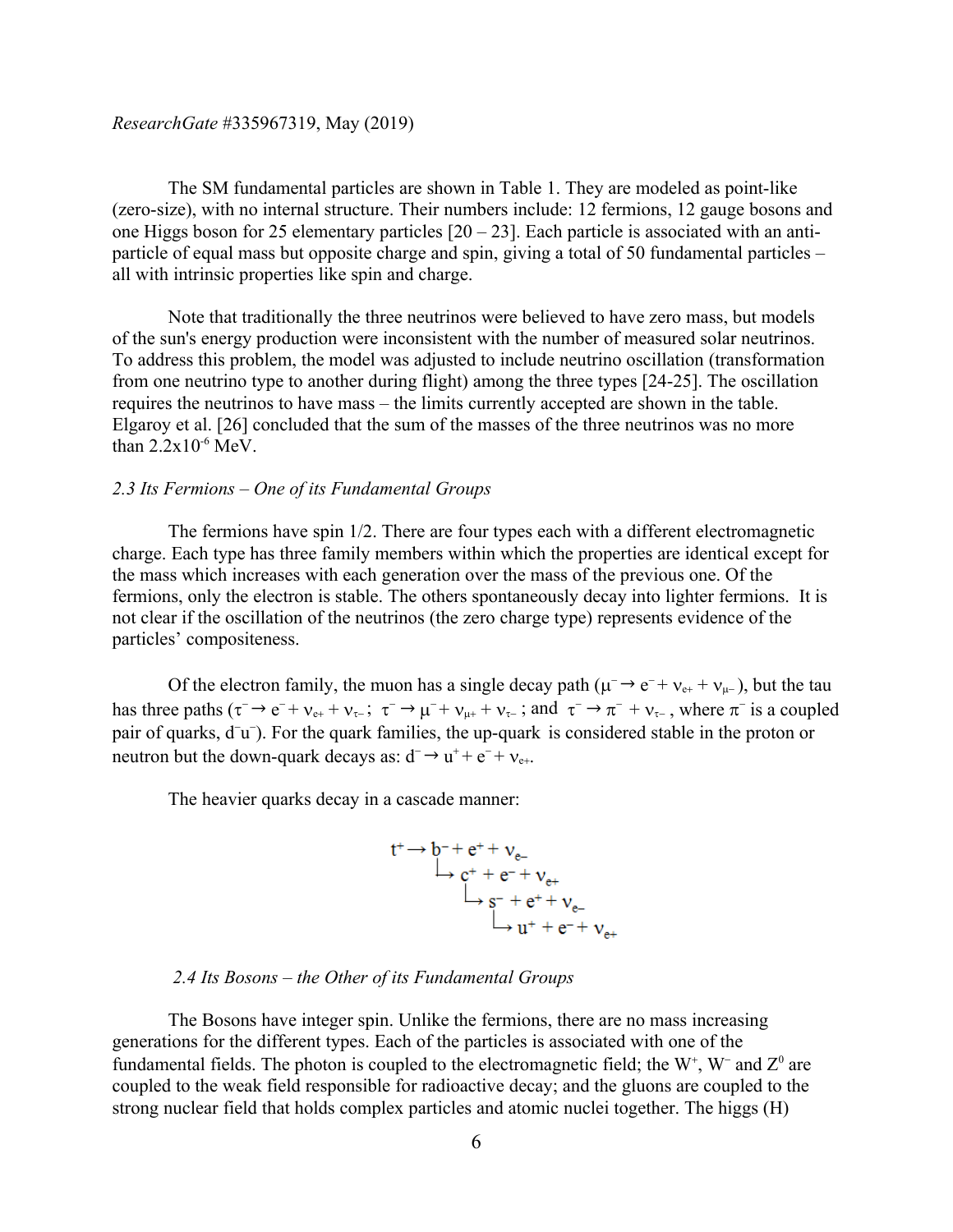couples to the Higgs field which, theory postulates, is responsible for the mass that all the other particles have, but this is yet to be verified. Theory cannot predict the mass of the Higgs, but experiments have narrowed the expected range to between 114 GeV and 141 GeV, or >476 GeV. Of the bosons, only the photon and the gluons are considered stable. The W's,  $Z^0$  and H all decay.

The  $Z^0$  (often referred to simply as the Z because of its zero charge) decays by multiple paths:

$$
Z^{0} \rightarrow e^{+} + e^{-}
$$

$$
Z^{0} \rightarrow \mu^{+} + \mu^{-}
$$

$$
Z^{0} \rightarrow \tau^{+} + \tau^{-}.
$$

Likewise, the  $W^+$  and  $W^-$  decay paths include:

| $W^+ \rightarrow e^+ + \nu_{e-}$      | $W^- \rightarrow e^- + v_{e+}$          |
|---------------------------------------|-----------------------------------------|
| $W^+ \rightarrow \mu^+ + \nu_{\mu-}$  | $W^- \rightarrow \mu^- + \nu_{\mu+}$    |
| $W^+\rightarrow \tau^+ + \nu_{\tau-}$ | $W^- \rightarrow \tau^- + \nu_{\tau+}.$ |

The Higgs has several cascading decay paths from pairs of particles with a total spin of zero throughout the decay process:

$$
H \rightarrow \gamma + \gamma
$$
  
\n
$$
H \rightarrow Z^{0} + Z^{0}
$$
\n
$$
\rightarrow l^{+} + l^{-}
$$
 for example,  $\tau^{+} + \tau^{-}$   
\n
$$
\rightarrow q^{+} + q^{-}
$$
 for example,  $b^{+} + b^{-}$   
\n
$$
\rightarrow 2e + 2\mu
$$
  
\n
$$
\rightarrow 4e
$$
  
\n
$$
\rightarrow 4\mu
$$
  
\n
$$
\rightarrow l^{+} + l^{-} + \nu
$$
  
\n
$$
\rightarrow e + \nu + \mu + \nu
$$
  
\n
$$
\rightarrow l^{+} + l^{-} + \nu
$$

The *l* is any lepton (neutrino or electron family member. The *q* is any quark (up-quark family member or down quark family member). The  $\nu$  in the above decay paths has zero charge, so the final decay products maintain a sum-zero charge. Of the SM fundamental particles, only the e,  $\mu$ ,  $\tau$  and the photon have been directly observed. All the others are indirectly observed from their decay products [27]. The gluons still have no experimentally observed evidence.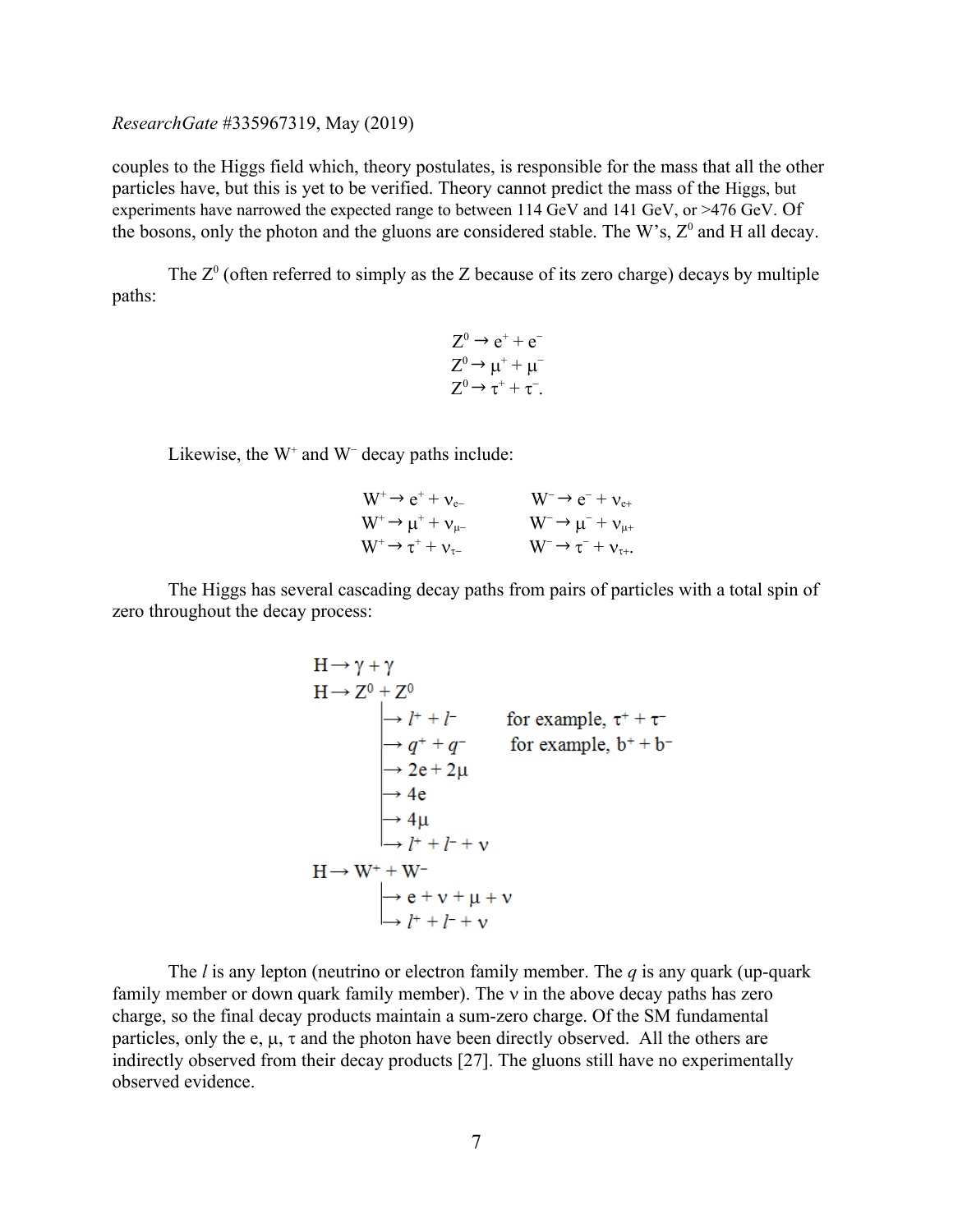## *2.5 Its Hadrons – the Heavy Composites*

In addition to the fundamental particles, the SM defines about 100 composite particles (the hadrons) which have two types: the baryons and the mesons. The baryons and mesons mentioned above are listed in Table 2. A more complete listing is given in Guth [28].

The Baryons are spin 1/2 particles composed of three quarks. (The only known stable baryon is the proton, the next longest lived is the neutron at 886.7 seconds; all others have lifetimes less than  $10^{-7}$  seconds). The Mesons are integer spin particles and are composed of quark-anti-quark pairs. None are stable, and all have lifetimes less than  $10^{-7}$  seconds. Like the fundamental particles, the composite particles are each associated with an anti-particle. The SM composite particles will not be discussed; however, more information can be found in Guth, and in Kane [19].

**TABLE 2**. This shows the characteristics of selected composite particles of the Standard Model [17]. Column 1 indicates the particle and its quark composition. Column 5 indicates the half-life decay time (in seconds). A more complete list of the composite particles can be found in Guth [28].

| Compositio<br>n                              | Mass (MeV/ $c^2$ ) | Spin     | $q_e(e)$ | <b>Half-life</b><br>(seconds)    |  |  |  |  |
|----------------------------------------------|--------------------|----------|----------|----------------------------------|--|--|--|--|
| <b>Baryons</b>                               |                    |          |          |                                  |  |  |  |  |
| proton(p)<br>$(u^{\dagger}u^{\dagger}d^{-})$ | 938.3              | 1/2      | $+1$     | stable (i.e.,<br>$>10^{32}$ yrs) |  |  |  |  |
| neutron (n)<br>$(d^-d^-u^+)$                 | 939.6              | 1/2      | $\theta$ | 886.7                            |  |  |  |  |
| <b>Mesons</b>                                |                    |          |          |                                  |  |  |  |  |
| Pi-minus $(\pi^-)$<br>$(d^-u^-)$             | 139.6              | $\theta$ | $-1$     | $2.6 \cdot 10^{-8}$              |  |  |  |  |
| Pi-plus $(\pi^+)$<br>$(d^*u^*)$              | 139.6              | $\theta$ | $+1$     | $2.6 \cdot 10^{-8}$              |  |  |  |  |

The size and energy scales of the SM particles can be compared to the scales of what was previously considered fundamental in times past as an example of how thoughts have changed with new insight.

- (1) Quarks, leptons and gauge bosons are point-like (radius  $\leq 10^{-18}$ m) current SM fundamental particles.
- (2) Baryons, like the proton, are  $\sim 10^{-15}$ m with excitation energies ~0.3GeV or more listed among the fundamental particles in the 1920s', but currently classified as composite.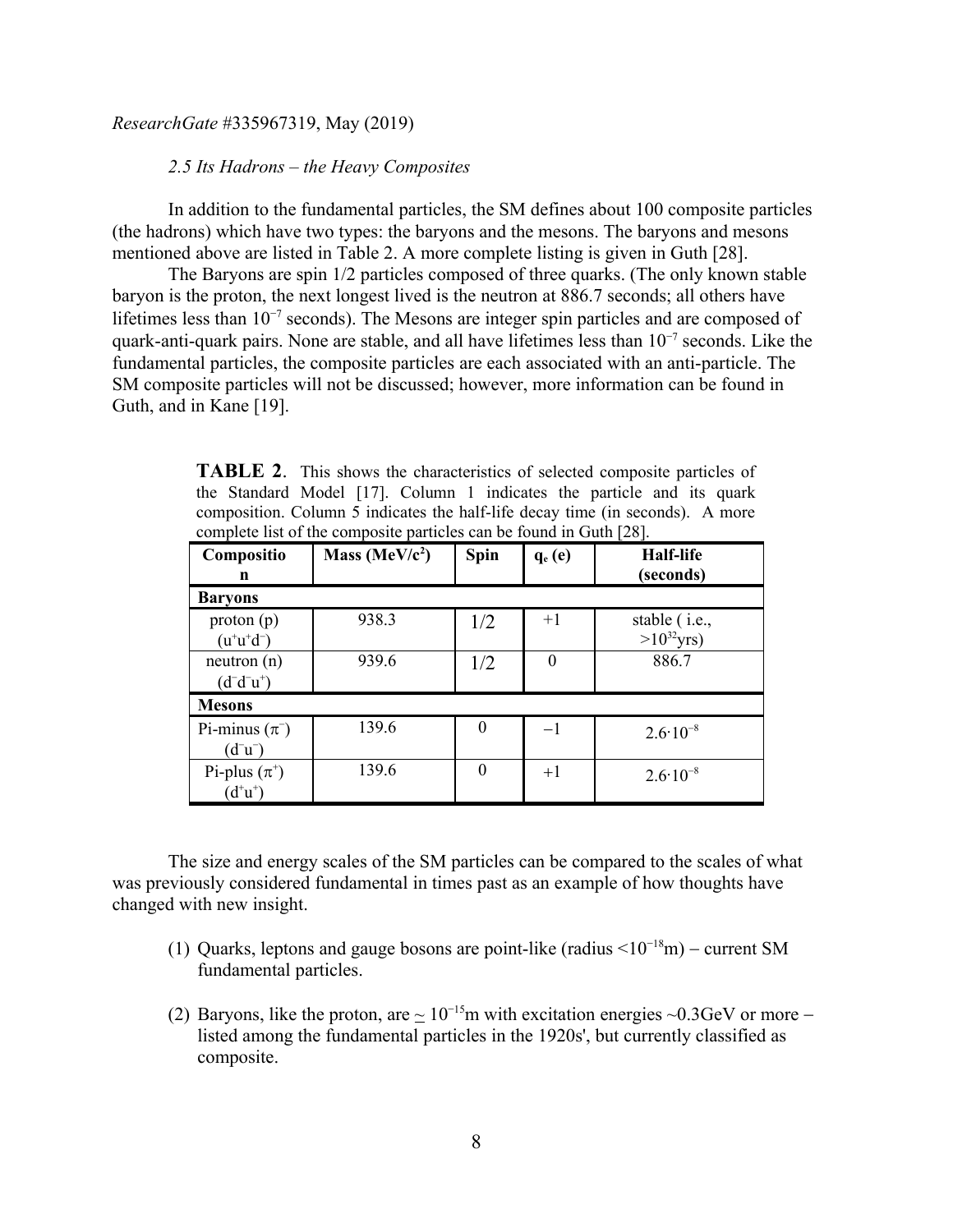- (3) Atomic nuclei (e.g., lead, <sup>208</sup>Pb) are  $\sim 10^{-14}$ m with excitation energies  $\sim 3$ MeV or more.
- (4) The atom (e.g., nucleus plus electron cloud, <sup>23</sup>Na) is  $\approx 10^{-10}$ m with excitation energies  $\sim$ 3eV or more – considered fundamental in Mendeleev time (1906) though the details of the atom structure were unknown until Rutherford's model.

## **3. Some Final Thoughts**

One final point about the SM should be addressed. Current thinking on the fundamental nature of the fermions and bosons recognizes the evidence pointing to the possible compound nature of the particles [18]. In standard quantum mechanics, each fundamental particle (e.g., the electron) is represented by a single wave function which can have more than one state, so some processes are represented by weighted sums of the multiple states. In preon theory, composite versions of the fermions and bosons are represented by multiple wave functions (each for one of the preon components in the fermion) in a quantum mechanical-like framework. The tacit assumption in the traditional preon model, like the traditional SM, is positive mass. It is this assumption that FRACEP [16] challenges with its two fundamental particles (one that is positive mass and one that is negative mass). As a purely heuristic model at this stage, it has a long way to go to offer an alternative to any traditional model.

# **4. REFERENCES**

[1] S.N. Kramer, *Sumerian Mythology*; U. Pennsylvania Press: Philadelphia, PA, **1972.**

[2] S.H. Hooke, *Middle Eastern Mythology*; Penguin Books: NY, USA, **1963**.

[3] A. Birrell, *Chinese Mythology*; The Johns Hopkins U. Press: Baltimore, MD, **1993**.

[4] E.A. Wallis Budge, *Legends of the Egyptian Gods*; Dover Publications, Inc.: Minneola, NY, **1994**.

[5] T. Bulfinch, *Bullfinch's Mythology*; Avenel Books: NY, USA, **1978**.

[6] J.N. Lockyer, *The Dawn of Astronomy, a Study of Temple Worship and Mythology of the Ancient Egyptians*; Cassell and Company, Limited: London, UK, **1894**.

[7] H.P. Yoke, *Li, Qi and Shu, An Introduction to Science and Civilization in China*; Hong Kong U. Press: Hong Kong, **1985**.

[8] H.M. Leicester, *The Historical Background of Chemistry*; John Wiley & Sons, Ltd.: NY, USA, **1956**.

[9] W.B. Jensen, ed., *Mendeleev on the Periodic Law, Selected Writings, 1869-1905*; U.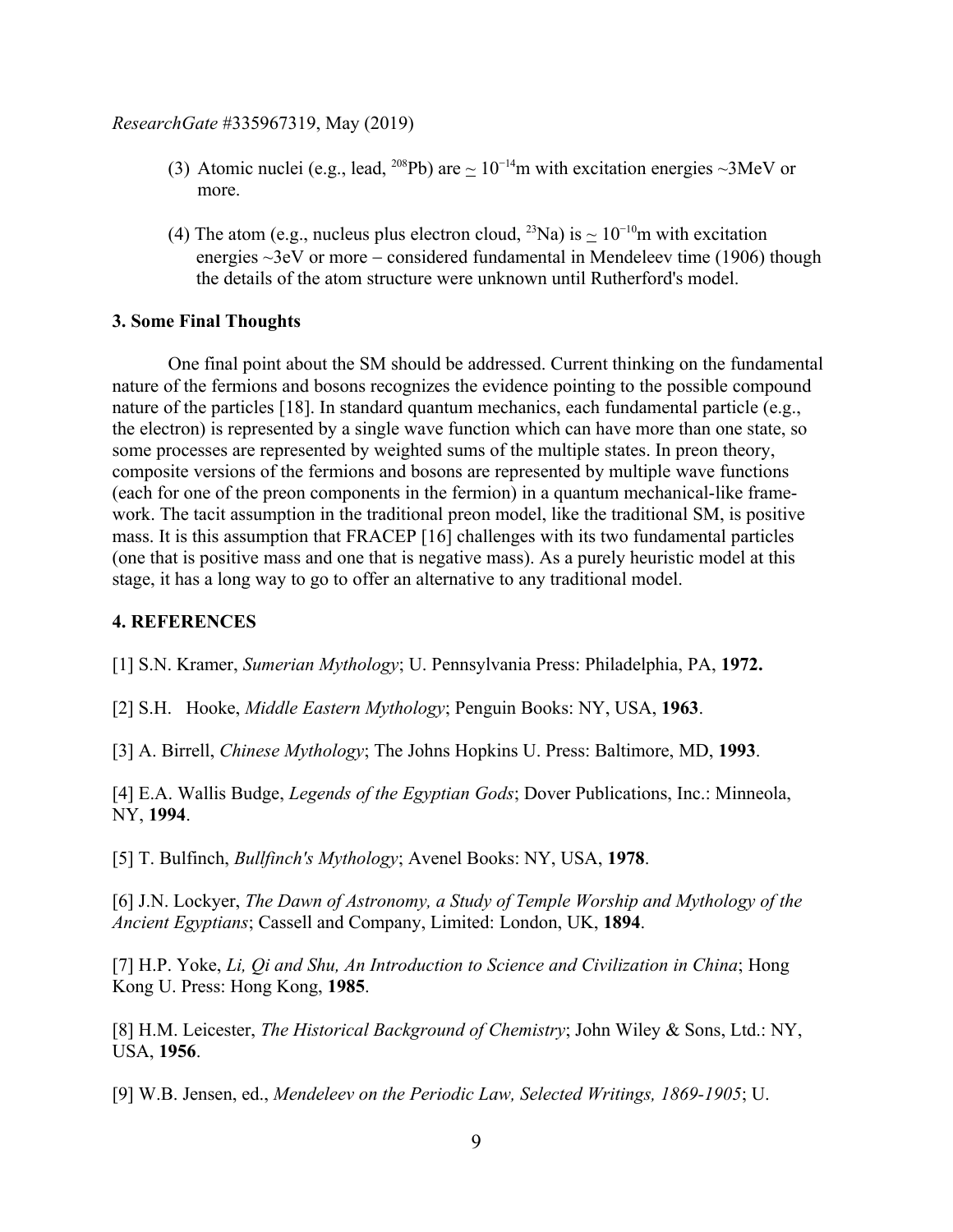Cincinnati: Cincinnati, OH, **2002**.

[10] M.H. Shamos, ed., *Great Experiments in Physics*; Dover Publications, Inc.: NY, USA, **1987**.

[11] I. Newton, *Philosophiae Naturalis Principia Mathematica* (1686), *Principia* trans. B. Cohn and A. Whitmann; U. California Press: Berkley, USA, **1999**.

[12] J.C. Maxwell, *A Treatise on Electricity and Magnetism*, Vol. I & II, 3<sup>rd</sup> ed. (1891); Dover Pub. Inc.: Mineola, NY, **1954**.

[13] M. Jammer, *The Conceptual Development Of Quantum Mechanics*; McGraw-Hill Book Company: NY, USA, **1966**.

[14] L.I. Schiff, *Quantum Mechanics,* 3rd ed.; McGraw-Hill Book Company: NY, USA, **1968**.

[15] A. Einstein, *The Meaning Of Relativity;* Princeton U. Press: Princeton, NJ, **1922**.

[16a] J.A. Giannini, "Fractal Rings And Composite Elementary Particle (FRACEP) Model: A Picture of Composite Standard Model Fundamental Particles". *Bull. Am. Phys. Soc.*, 61 (6) (**2016**), Session T1.031. The full presentation of can be found on *ResearchGate: 315496365*.

[16b] J. Giannini, "Fractal Composite Quarks and Leptons with Positive and Negative Mass". *Int. J. Mod. Theoretical. Phys.*, 8 (1) (**2019**): 41-63.

[17] B. Povh, K. Rith, C. Scholz, F. Zetsche, *Particles and Nuclei*, 2nd ed.; Springer: NY, USA, **1999**.

[18] L.A. D'Souza and C.S. Kalman, *Preons: Models of Leptons, Quarks and Gauge Bosons as Composite Objects*; World Scientific Pub. Co., Pte. Ldt.: Singapore, **1992**.

[19] G. Kane, "The Dawn of Physics Beyond the Standard Model". *Scientific American*, June (**2003**): 68-75.

[20] J.A. Peacock, *Cosmological Physics*; Cambridge U. Press: Cambridge, UK, **2000**: 215.

[21] "Particle Data Book (www-pdg.lbl.gov)". *Physics Today*, August (**2003**); BG6-16;

[22] CMS Collaboration, "A New Boson with a Mass of 125 GeV Observed with the CMS Experiment at the Large Hadron Collider". *Science*, 338 (**2012**): 1569-1575.

[23] ATLAS Collaboration, " A Particle Consistent with the Higgs Boson Observed with the ATLAS Detector at the Large Hadron Collider". *Science*, 338 (**2012**): 1576-1582.